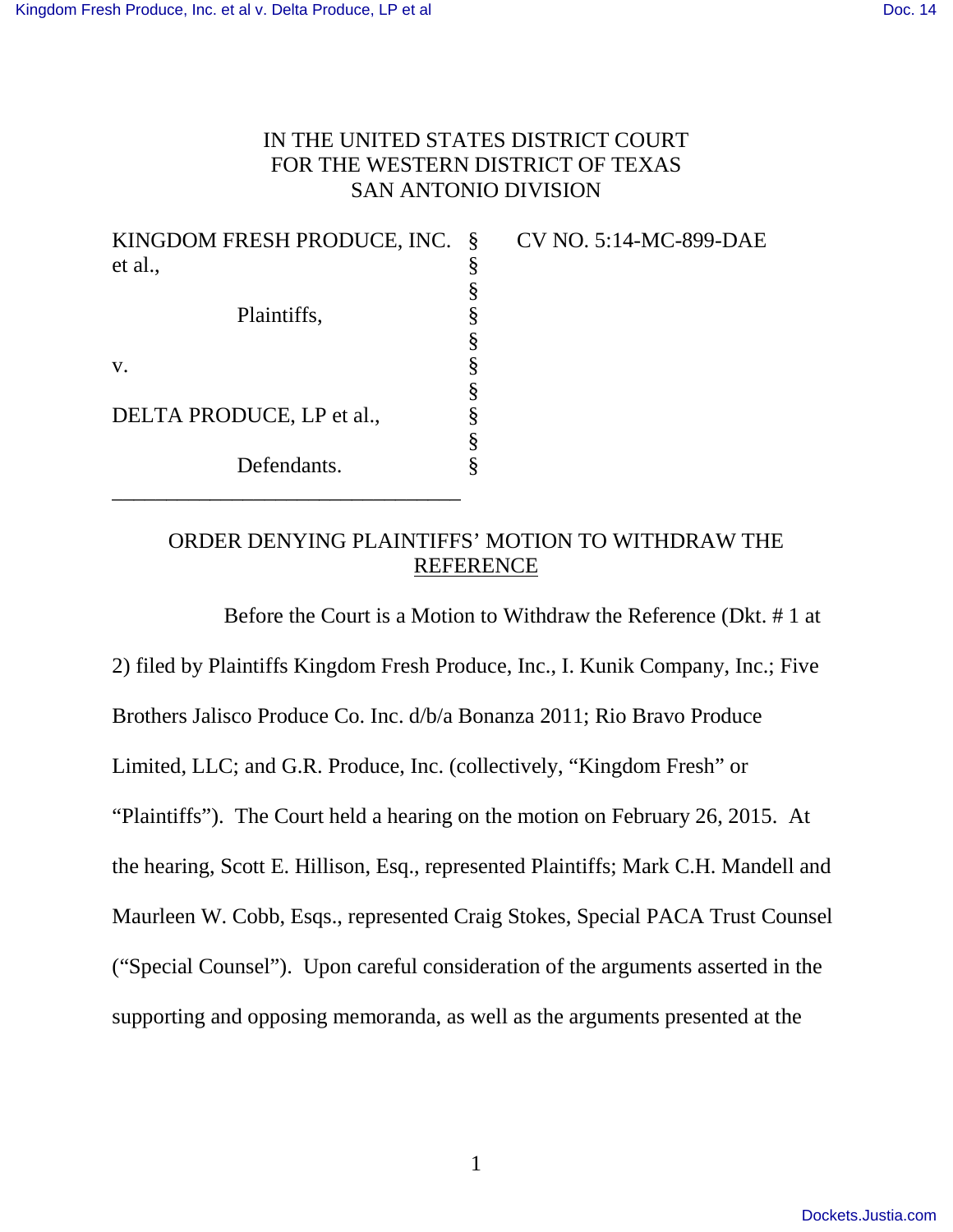hearing, the Court **DENIES** Plaintiffs' Motion to Withdraw the Reference (Dkt. # 1 at 2).

#### BACKGROUND

 This matter arises out of the enforcement of a trust under the Perishable Agricultural Commodities Act of 1930 ("PACA"), 7 U.S.C. § 499(a)–(t). This matter incorporates three PACA lawsuits that were filed in the United States District Court for the Western District of Texas against Delta Produce LP ("Delta Produce"), a local produce company.

On January 3, 2012, Delta Produce filed for Chapter 11 bankruptcy. (Dkt. # 1 at 8.) That month, the PACA claimants in the three PACA lawsuits consented to referral to the bankruptcy court for resolution of their PACA claims. (Id. at 45.) The bankruptcy court then appointed the Special Counsel to adjudicate the PACA claims. (See id. at 10.) Over the next two years, the Special Counsel submitted three separate applications for fees, all of which the bankruptcy court granted. (Id. at 10–26.) Kingdom Fresh appealed the three orders to this Court. (Id. at 45–46.)

On September 27, 2013, this Court affirmed in part and vacated in part the bankruptcy court's order granting Special Counsel's First Interim Fee Application, which, per the parties' agreement, was also binding on the appeal of the Second Interim Fee Application. Order, In re Delta Produce, No. 5:12-CV-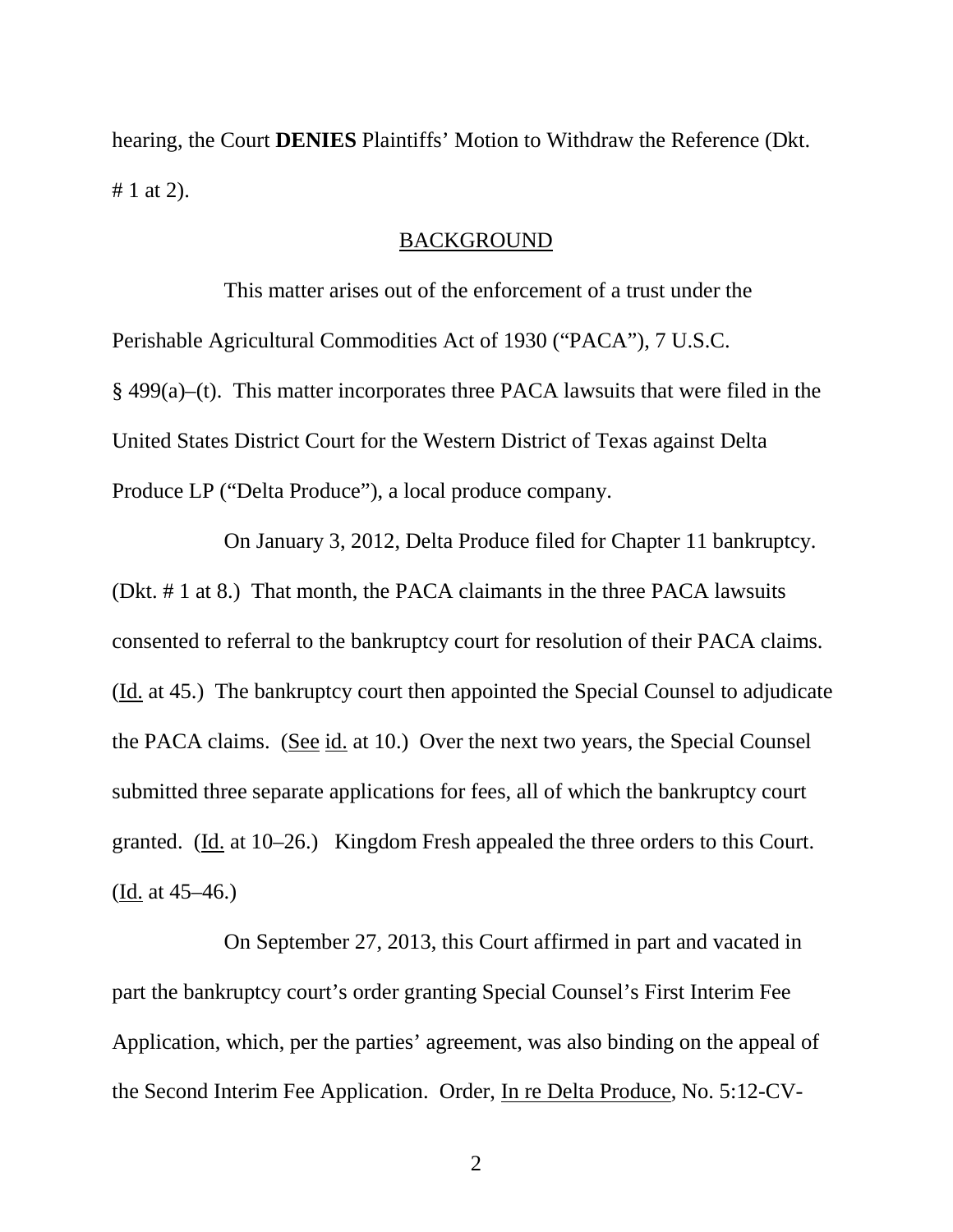1127, Dkt. # 23 (W.D. Tex. Sept. 27, 2013); Order, In re Delta Produce, No. 5:13- CV-131, Dkt. # 7 (W.D. Tex. Mar. 12, 2013). Special Counsel moved for reconsideration on October 11, 2013, which this Court denied on September 9, 2014. Motion for Hearing, In re Delta Produce, No. 5:12-CV-1127, Dkt. # 24 (W.D. Tex. Oct. 11, 2013); Order, In re Delta Produce, No. 5:12-CV-1127, Dkt. # 42 (W.D. Tex. Sept. 9, 2014). On September 22, 2014, this Court vacated the bankruptcy court's order granting Special Counsel's Third and Final Fee Application. Memorandum Opinion and Order, In re Delta Produce, No. 5:14-CV-22, Dkt. # 15 (W.D. Tex. Sept. 22, 2014). Special Counsel has appealed both rulings to the Fifth Circuit and is currently awaiting a decision. In sum, funds in the amount of \$380,409.99 are in controversy. (Dkt. # 1 at 2.)

On September 24, 2014, Kingdom Fresh filed the instant Motion to Withdraw the Reference. (Id.) On September 26, 2014, the Trustee of the Bankruptcy Estate filed a Response to the Motion. (Id. at 39.) On October 7, 2014, Defendants filed their Response opposing the Motion. (Id. at 44.) On October 9, 2014, the bankruptcy court transmitted the reference to this Court for adjudication. (Id. at 1.)

Meanwhile, on October 7, 2014, the bankruptcy court issued an order that allowed the trustee to close the bankruptcy estate with the right to reopen if any funds were realized from Delta Produce's interest in an abstract of judgment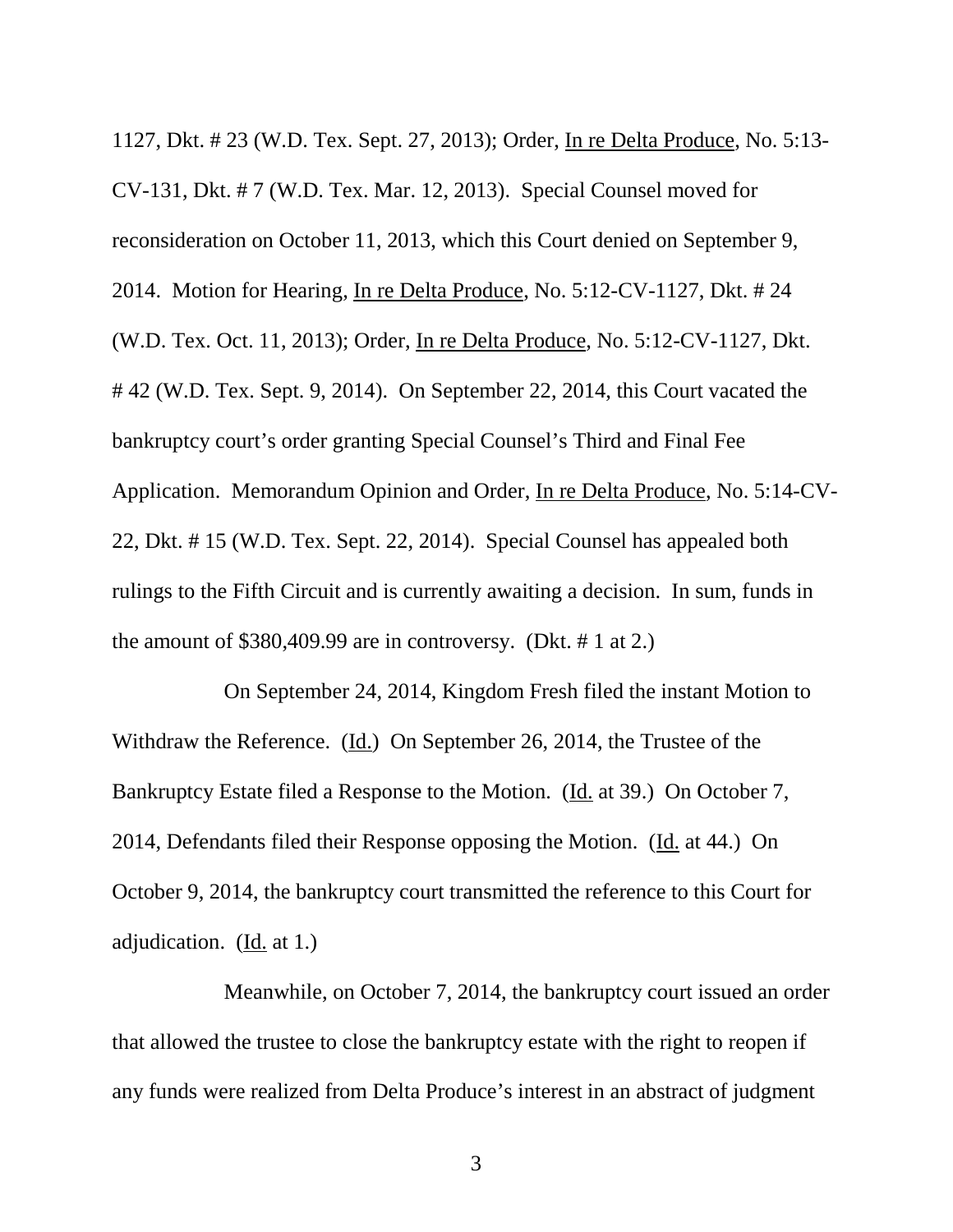on a property. Agreed Order, In re Delta Produce, No. 12-50073-CAG, Dkt. # 663 at 1 (Bankr. W.D. Tex. Oct. 7, 2014). The order specifically excluded from closure the controversy regarding the non-estate PACA trust assets and the recovery and disposition of the non-estate PACA trust assets. (Id. at 2.)

#### DISCUSSION

 Plaintiffs argue that withdrawal from bankruptcy court is appropriate because the Trustee has requested to close the bankruptcy estate and the only remaining controversy involves non-estate property and non-code federal law. (Dkt. # 1 at 3.) Plaintiffs do not specify whether they invoke mandatory or permissive withdrawal. Defendants counter that withdrawal is inappropriate because (1) Plaintiffs have waived any request for withdrawal; (2) there are no further issues regarding the Special Counsel's fees except for those currently pending before the Fifth Circuit; (3) the purpose of the motion is forum shopping; and (4) the motion is untimely. (Id. at 47–50.) The Trustee is opposed to the extent that the relief requested would require the closure of the bankruptcy estate in another court, but is not opposed to the extent that the relief requested does not impose any further burdens on the trustee or estate. (Id. at 41.)

#### I. Applicable Law

28 U.S.C. § 157(d) provides for two types of withdrawal from bankruptcy court: mandatory withdrawal and permissive withdrawal. A district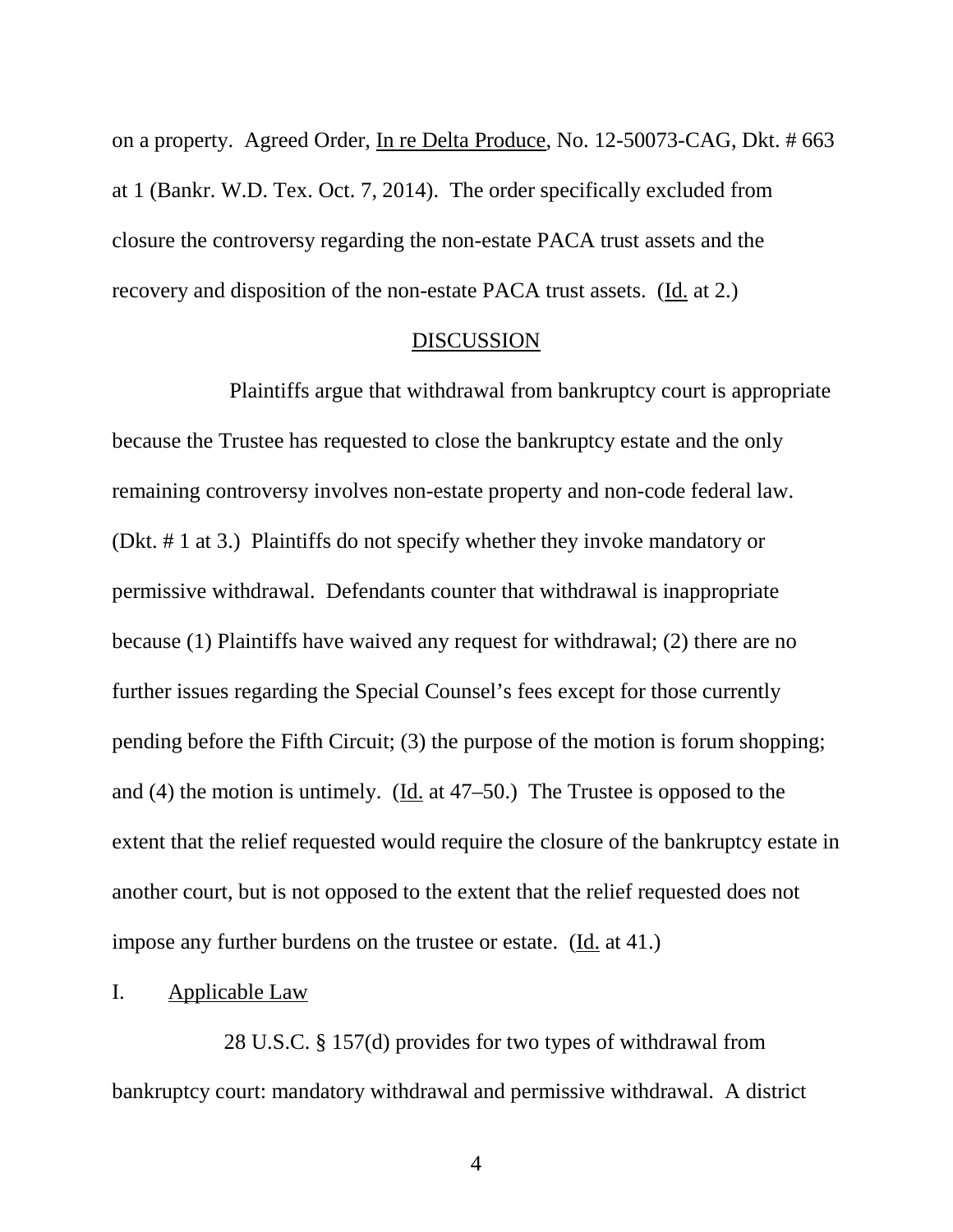court must withdraw on timely motion of a party if the resolution of the proceeding requires consideration of both Title 11 and other laws regulating organizations or activities affecting interstate commerce. 28 U.S.C. § 157(d). However, a district court may withdraw, either upon timely motion of a party or its own motion, "for cause shown." Id. Courts generally interpret the withdrawal statute restrictively so as to avoid turning the statute into an "escape hatch" from bankruptcy court to district court. Lifemark Hosps. of La., Inc. v. Liljeberg Enters., Inc., 161 B.R. 21, 24 (Bankr. E.D. La. 1993).

II. Waiver

Defendants first argue that Plaintiffs consented to the district court's original referral of the PACA claims to bankruptcy court and, accordingly, "any request for withdrawal has been waived." (Dkt. # 1 at 47.) Defendants provide no authority in support of this position.

Although the Fifth Circuit has not addressed waiver in this context, the bankruptcy court of the Southern District of Texas has commented:

[T]he [plaintiffs'] consent [to bankruptcy court jurisdiction] does not serve as a complete bar to withdrawal. The [plaintiffs'] motion to refer waived any constitutional objection to a final adjudication by the Bankruptcy Court. . . . However, Congress has provided an outlet for parties like the [plaintiffs] who originally consent to adjudication in an adjunct court, but later seek trial in the district court. . . . [A] party who consents to final adjudication by the Bankruptcy Court must file a motion to withdraw the reference.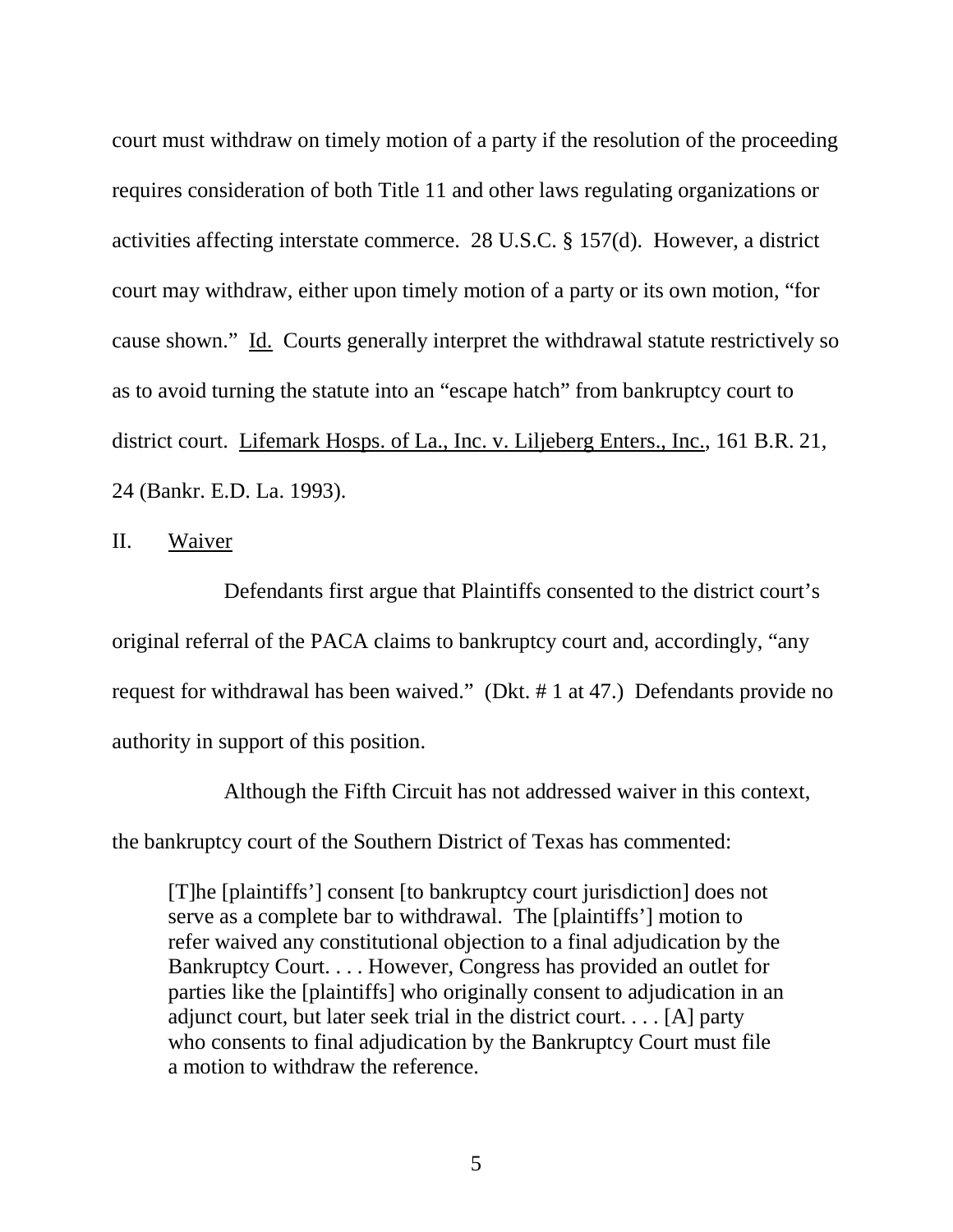Veldekens v. GE HFS Holdings, Inc., 362 B.R. 762, 769–770 (Bankr. S.D. Tex. 2007) (citations omitted) (citing Carter v. Sea Land Servs., Inc., 816 F.2d 1018, 1021 (5th Cir. 1987)).

The plain text of § 157(d) supports such a reading. The statute permits the district court to withdraw any proceeding "referred under this section." One basis for referral under § 157 is the consent of the parties. 28 U.S.C. § 157(c). The argument that, by consenting to the bankruptcy court's jurisdiction, Plaintiffs waived their right to file a motion to withdraw clearly contravenes the text of the statute. Accordingly, the Court finds that Plaintiffs' consent to the bankruptcy court's jurisdiction did not waive their ability to withdraw the proceedings to district court. The Court therefore considers whether withdrawal is mandatory or permissible.

#### III. Mandatory Withdrawal

To trigger mandatory withdrawal, (1) the proceeding must involve a "substantial and material question of both title 11 and non-Bankruptcy Code federal law"; (2) "the non-Bankruptcy Code federal law [must have] more than a de minimis effect on interstate commerce"; and (3) "the motion for withdrawal [must be] timely filed." Lifemark Hosps., 161 B.R. at 24 (citing United States v. Gypsum Co. (In re Nat'l Gypsum Co.), 145 B.R. 539, 541 (Bankr. N.D. Tex. 1992)).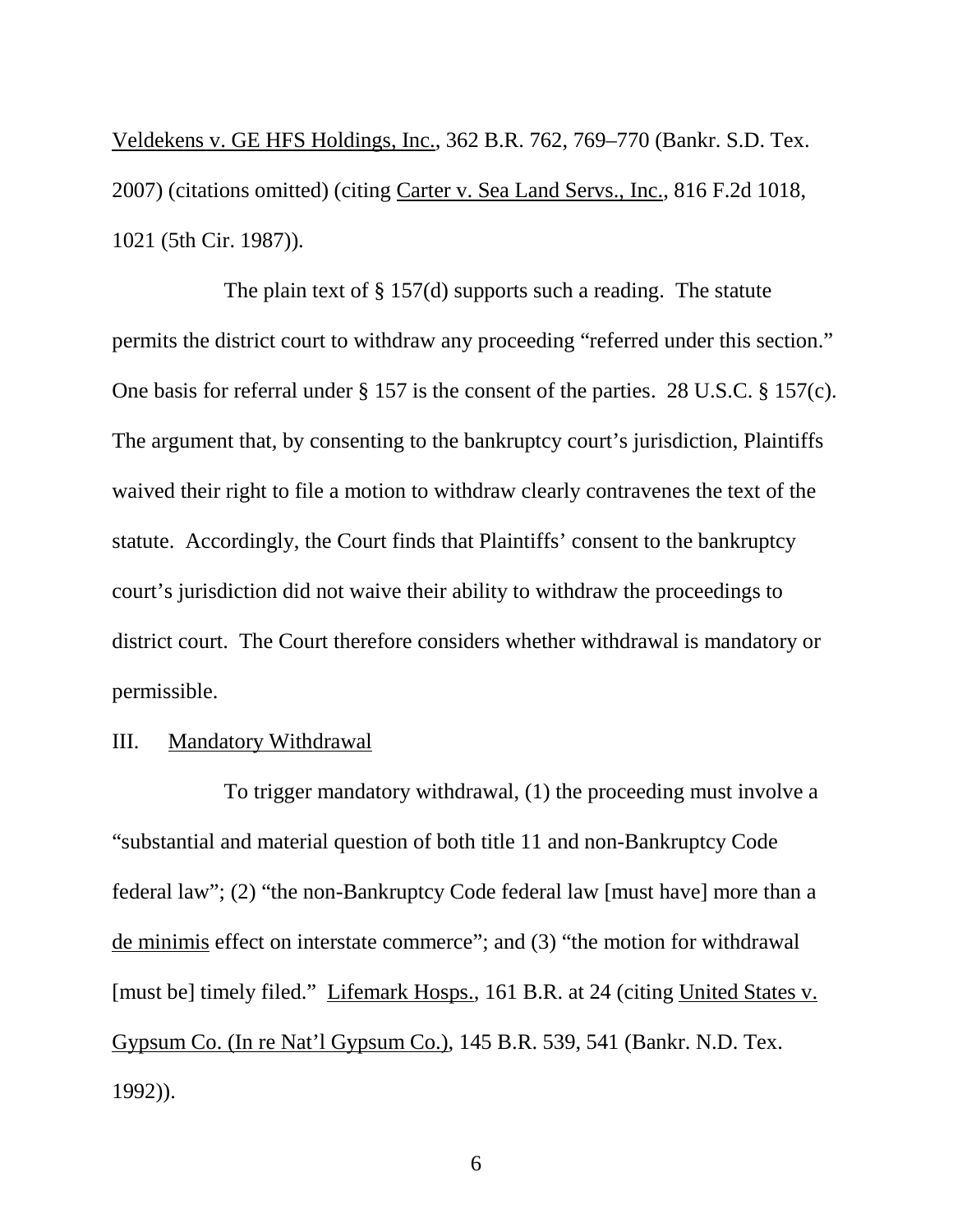"To find that a claim involves 'substantial and material consideration' of non-bankruptcy federal law, the court must find the claim will involve an interpretation of the federal law rather than the mere application of well-settled law. Withdrawal is thus mandatory 'when the court must undertake analysis of significant open and unresolved issues regarding the non-title 11 law.'" Rodriguez v. Countrywide Home Loans, Inc., 421 B.R. 341, 348 (Bankr. S.D. Tex. 2009); accord Lifemark Hosps., 161 B.R. at 24.

Although the proceedings do involve significant open and unresolved issues arising under PACA, both the bankruptcy court and this Court have already adjudicated those claims. The Court no longer needs to interpret or undertake analysis of any non-Bankruptcy Code claims that are not currently pending before the Fifth Circuit. Accordingly, withdrawal is not mandatory under §157(d).

#### IV. Permissive Withdrawal

Courts consider six factors in assessing whether permissive withdrawal is appropriate: (1) whether the nature of the proceedings are core or non-core; (2) whether withdrawal promotes the economical use of the parties' resources; (3) whether withdrawal will promote uniformity in bankruptcy administration; (4) whether withdrawal motivates forum-shopping; (5) whether withdrawal will expedite the bankruptcy process; and (6) whether a party has demanded a jury trial. Holland Am. Ins. Co. v. Succession of Roy, 777 F.2d 992,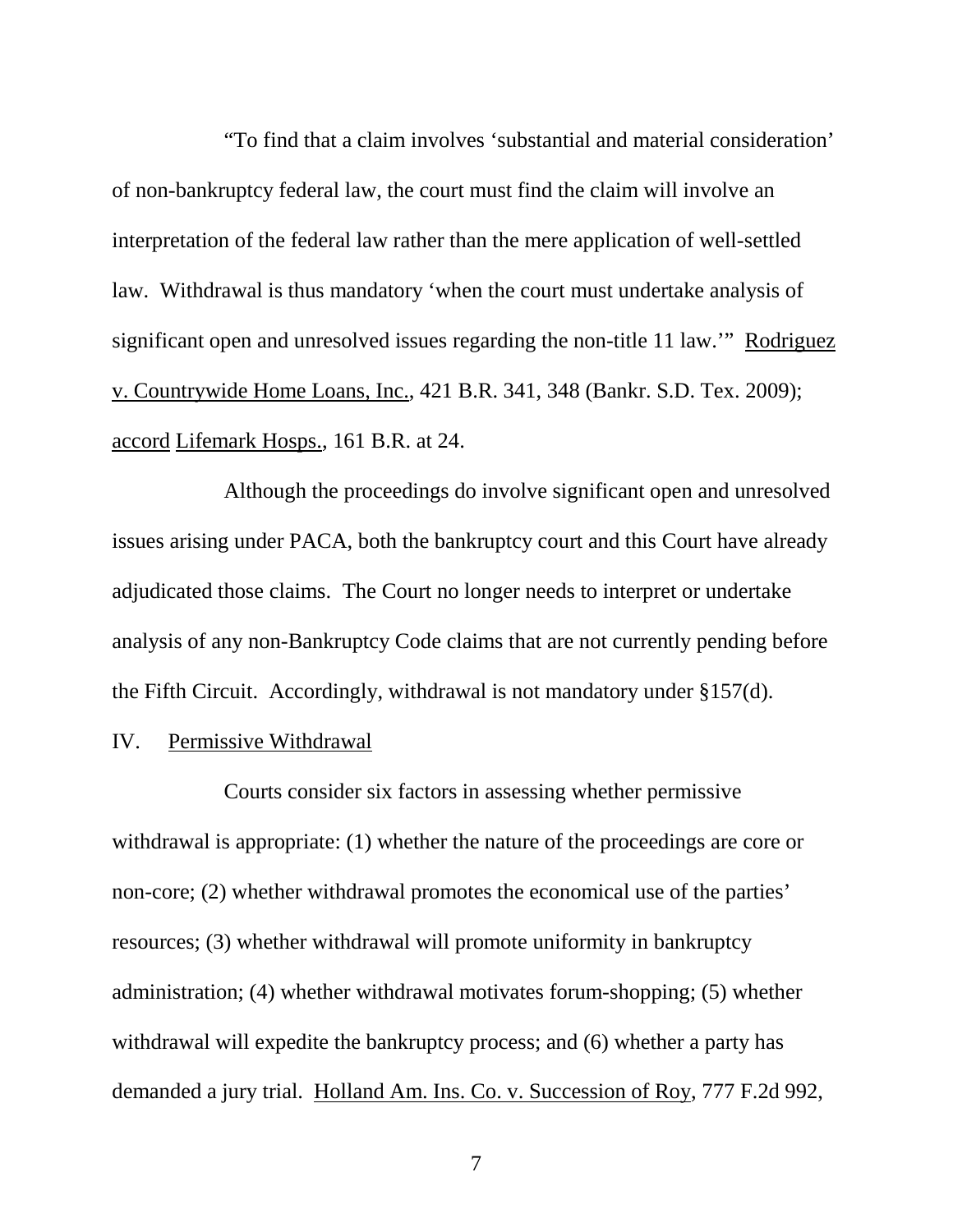999 (5th Cir. 1985). Although a court can elect to withdraw the reference sua sponte, motions to withdraw must be "timely filed" by the party seeking to withdraw. 28 U.S.C. § 157(d).

#### A. Nature of the Proceedings

Although § 157 does not explicitly define "core proceeding," § 157(b) provides a non-exhaustive, comprehensive list of matters considered core proceedings. Extrapolating from this list, the Fifth Circuit defines core proceedings as those that "involve<sup>[]</sup> a right created by the federal bankruptcy law" or that "would arise only in bankruptcy." Matter of Wood, 825 F.2d 90, 97 (5th Cir. 1987). "If the proceeding does not invoke a substantive right created by the federal bankruptcy law and is one that could exist outside of bankruptcy it is not a core proceeding; it may be related to the bankruptcy because of its potential effect, but under section 157(c)(1) it is an 'otherwise related' or non-core proceeding." Id.

The claims at issue, including the fee controversy currently before the Fifth Circuit, all arise out of PACA. They do not arise out of the Bankruptcy Code, and they are not the type of claims that arise only in bankruptcy. Although the claims were related to the bankruptcy proceedings and were therefore properly referred to the bankruptcy court, they can nevertheless exist outside of bankruptcy. Accordingly, the claims are non-core.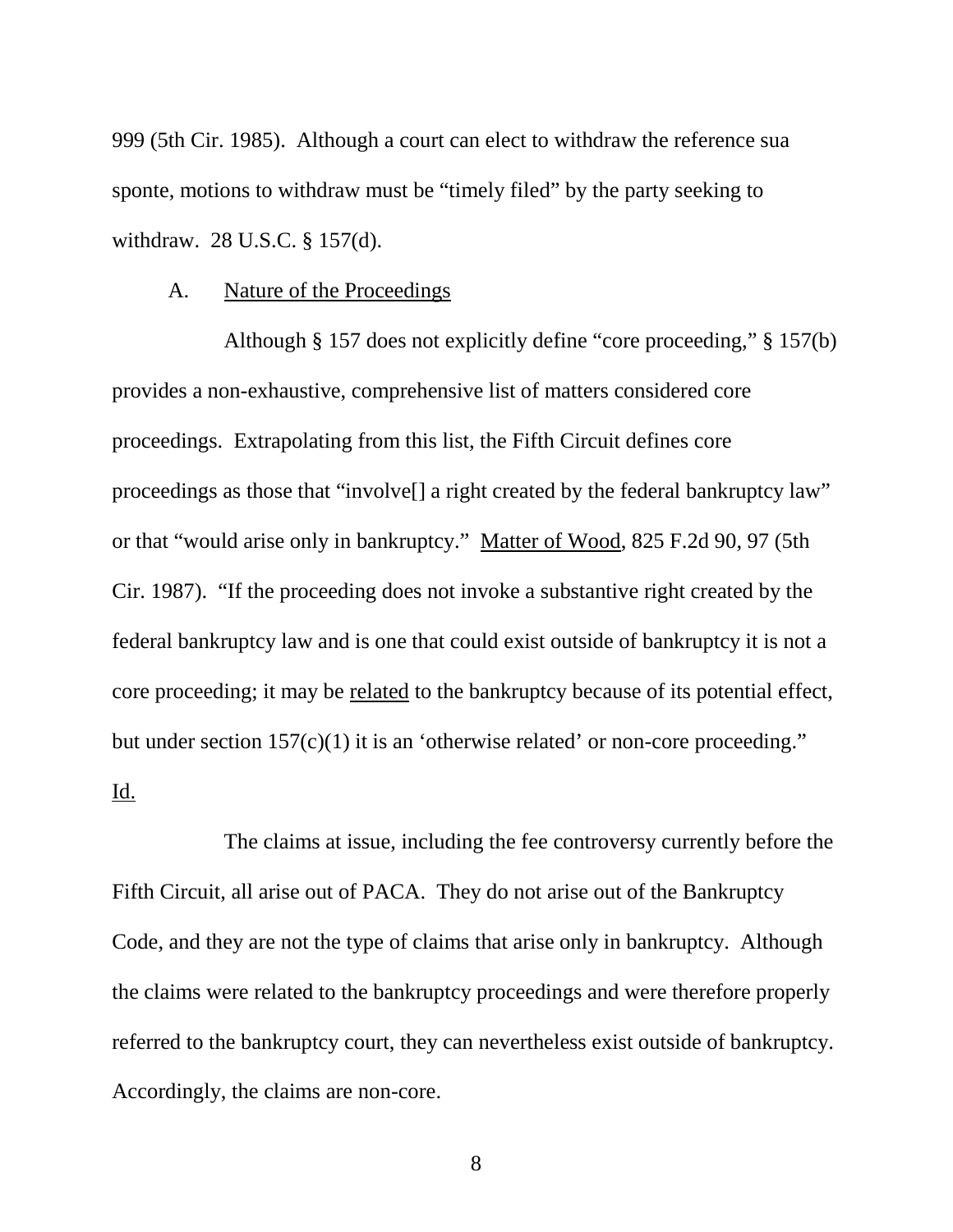Nevertheless, Plaintiffs' consent to adjudication in bankruptcy court weighs in favor of denial of the motion to withdraw reference. The Holland America court's concern about the nature of proceedings is whether the bankruptcy court has full adjudicatory jurisdiction over the claims or whether it has a restricted, magistrate-type role that requires district court approval on dispositive issues. E.g., Mirant Corp. v. S. Co., 337 B.R. 107, 115–16 (Bankr. N.D. Tex. 2006). Because the parties consented to the bankruptcy court's jurisdiction in adjudicating this case, the bankruptcy court is able to make final decisions on dispositive issues arising out of the PACA claims. See In re OCA, Inc., 551 F.3d 359, 368 (5th Cir. 2008) ("In a non-core proceeding, the parties may consent to have a bankruptcy court 'enter appropriate orders and judgments.' Such consent may be express or implied. Failure to object in the bankruptcy court may constitute implied consent."). In fact, the bankruptcy court has already made those determinations, which are pending resolution at the Fifth Circuit. Therefore, the preference for withdrawing the reference in non-core proceedings is inapplicable to this case; instead, in light of its rationale, the factor weighs in favor of denial.

### B. Forum Shopping

"Motions to withdraw pose significant risks of forum shopping because a party can first observe the bankruptcy judge' rulings, and then decide whether to bring the motion." City Bank v. Compass Bank, No. EP-11-MC-372-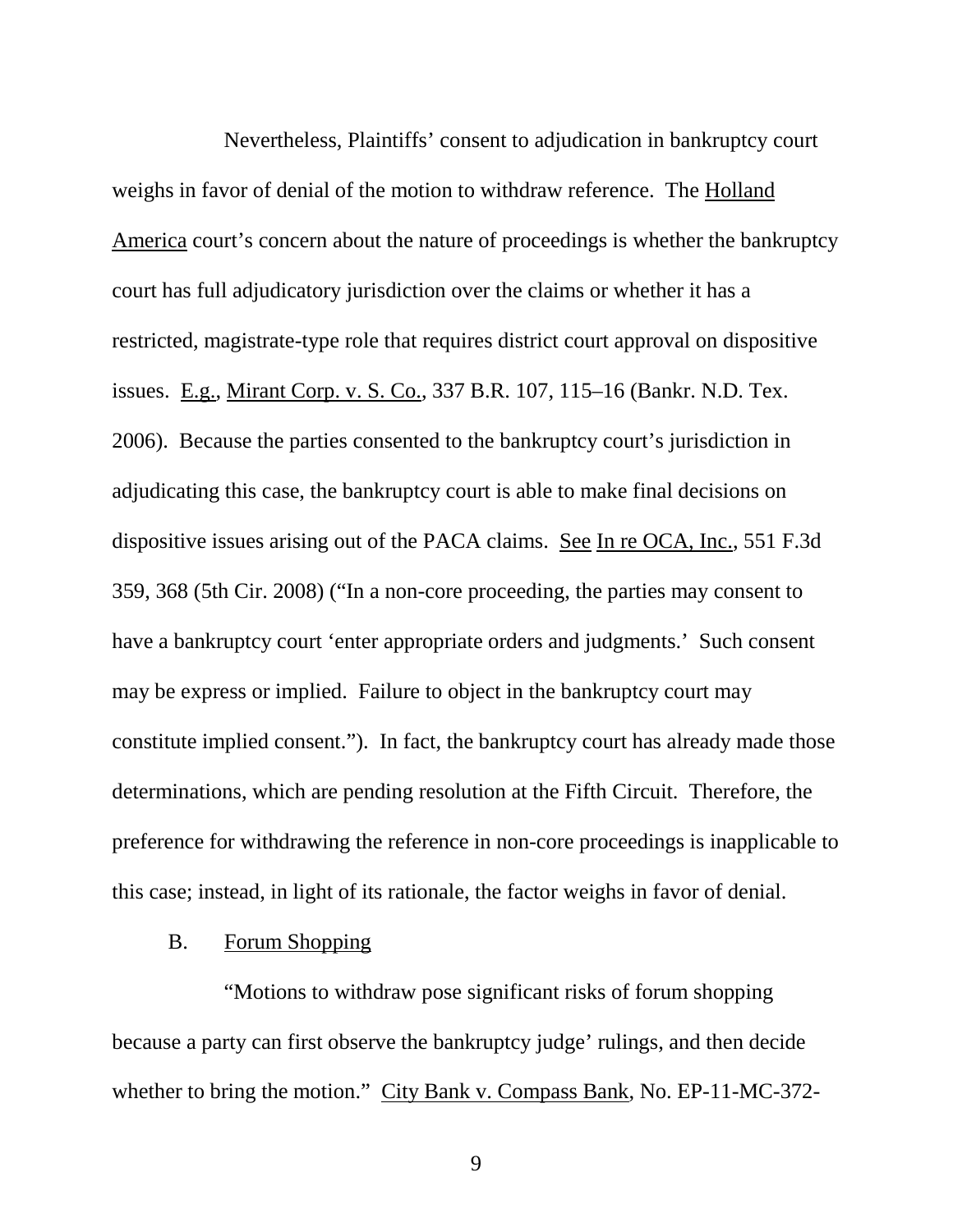KC, 2011 WL 5442092, at \*6 (W.D. Tex. Nov. 9, 2011). Accordingly, when the bankruptcy court has full jurisdiction to decide the matters at issue, the district court must be careful to assess the movant's intent in seeking withdrawal to the district court. See In re EbaseOne Corp., No. 01-31527-H4-7, 2006 WL 2405732, at \*4 (Bankr. S.D. Tex. June 14, 2006) (finding that there was no concern of forum shopping when the bankruptcy court would not have had adjudicatory jurisdiction over the issue and would only submit recommended findings of fact and conclusions of law to the district court).

Defendant argues that Plaintiffs' Motion is motivated by forum shopping and that Plaintiffs merely attempt "to move the case to the Court which has ruled in its favor." (Dkt. # 1 at 48.) Although the Court recognizes the risk of forum shopping motivating the request, the changed circumstances tend to negate the inference. At the time that Plaintiffs moved for transfer to the bankruptcy court, active administration of the bankruptcy estate necessitated resolution of the PACA claims. Motion to Stay Case, Muller Trading Co., Inc. v. Delta Produce, No. 5:12-CV-46, Dkt. # 24 at 4 (W.D. Tex. Jan. 5, 2012). Had the PACA claims remained in federal court, the Court would have needed to grant all creditors the right to intervene in the proceedings, effectively duplicating much of what would already be done in the bankruptcy court. (Id.)

At present, the bankruptcy estate is in the process of closing. The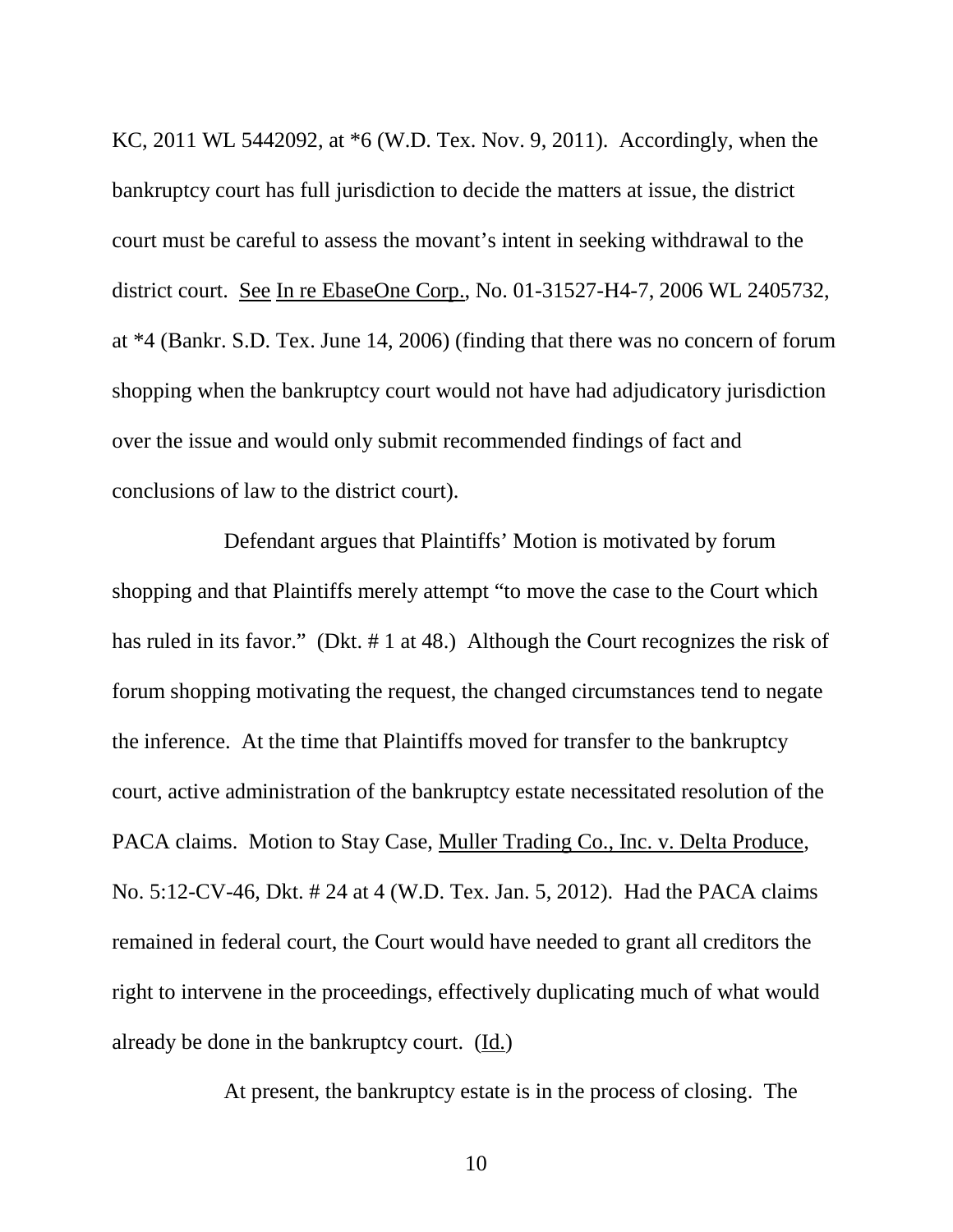concern that prompted Plaintiffs to consent to the bankruptcy court's jurisdiction no longer exists in the litigation. Accordingly, the Court finds the forum shopping factor neutral.

## C. Efficiency Considerations: Use of Resources, Uniformity in Proceedings, and Expediting the Bankruptcy Process

"When a debtor, or trustee administering the bankruptcy estate, needs to bring quick resolution to the matters at bar, and the bankruptcy court is familiar with the parties, the factual background, and the legal issues involved, the goals of judicial efficiency and economical use of the parties' resources are best met by allowing the suit to remain in the bankruptcy court." In re EbaseOne Corp., 2006 WL 2405732, at  $*5$ . Here, the bankruptcy court is intimately familiar with the parties and the background of the case, given its pendency in the bankruptcy court for the past two years.

At the time of filing, the Trustee indicated that the only open matters in the bankruptcy case were (1) entry of order on trustee's application and agreed order, which was submitted; (2) filing of final report and US Trustee review; (3) notice of final report and opportunity for hearing; (4) post-distribution audit by US Trustee; and (5) closure of case. (Dkt. # 1 at 41.) At present, all but the final two steps have been completed. In re Delta Produce, No. 12-50073-CAG (Bankr. W.D. Tex.). However, the bankruptcy court has explicitly excluded the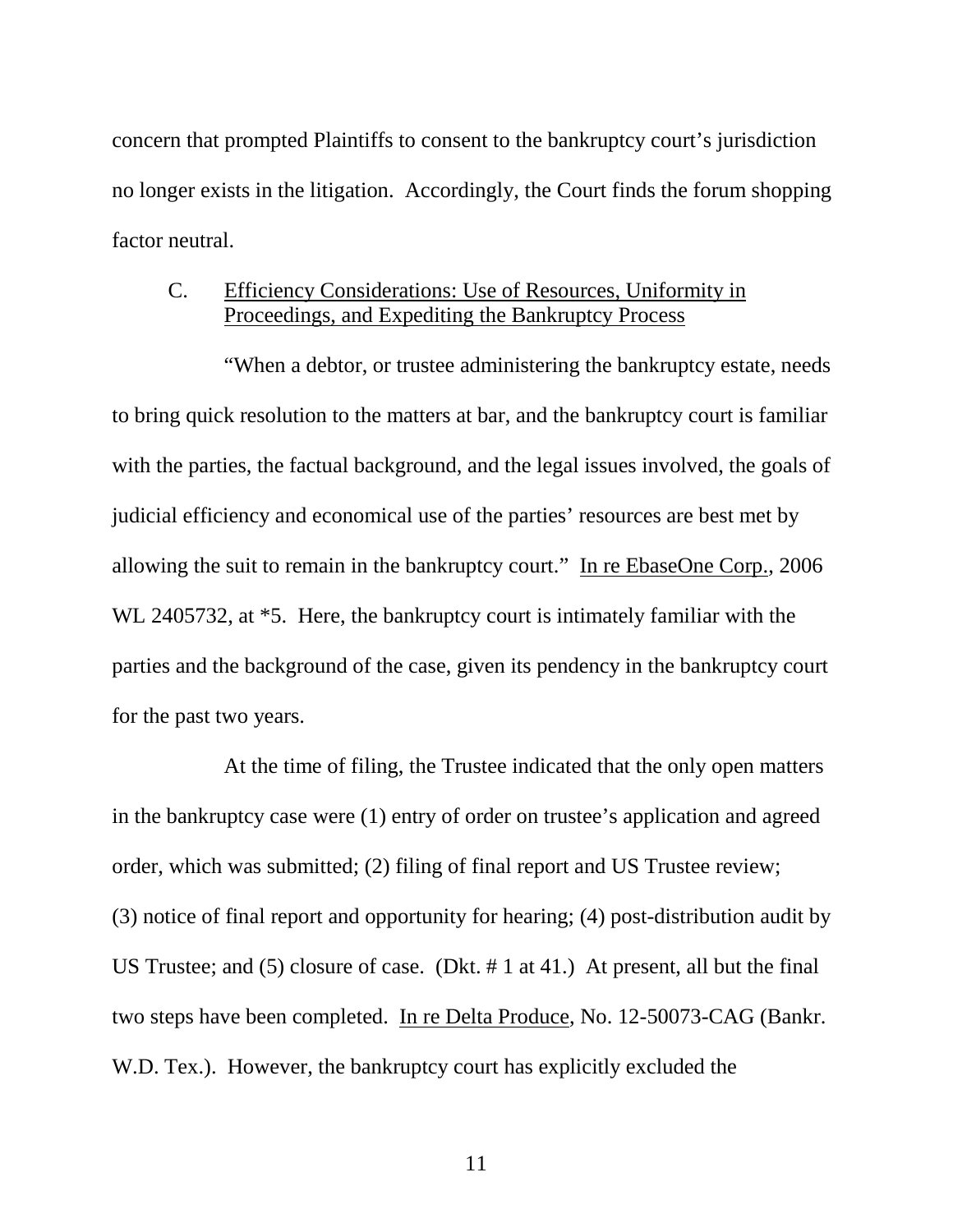controversy regarding the non-estate PACA Trust assets and the recovery and distribution of those assets from the closure. (Id., Dkt. # 663.) Given the Special Counsel's familiarity with the PACA claimants and the proceedings and the fact that the claims remain open in bankruptcy court, efficiency considerations weigh in favor of denying the withdrawal.

D. Jury Demand

 $\overline{a}$ 

Because the PACA claims issues have already been decided and are merely pending resolution on appeal, jury demand is not an issue in this case.

Accordingly, the weight of the Holland America factors balance against withdrawal of the reference in this case. The Court therefore **DENIES** Plaintiffs' Motion.<sup>1</sup>

#### **CONCLUSION**

 For the foregoing reasons, the Court **DENIES** Plaintiffs' Motion to Withdraw Reference (Dkt. # 1 at 2).

<sup>&</sup>lt;sup>1</sup> The final consideration in a motion to withdraw is timeliness. <u>See</u> 28 U.S.C. § 157(d). Because the Court finds that the Holland America factors weigh in favor of denying withdrawal, the Court need not reach the question of whether Plaintiffs have met § 157(d)'s timeliness requirement.